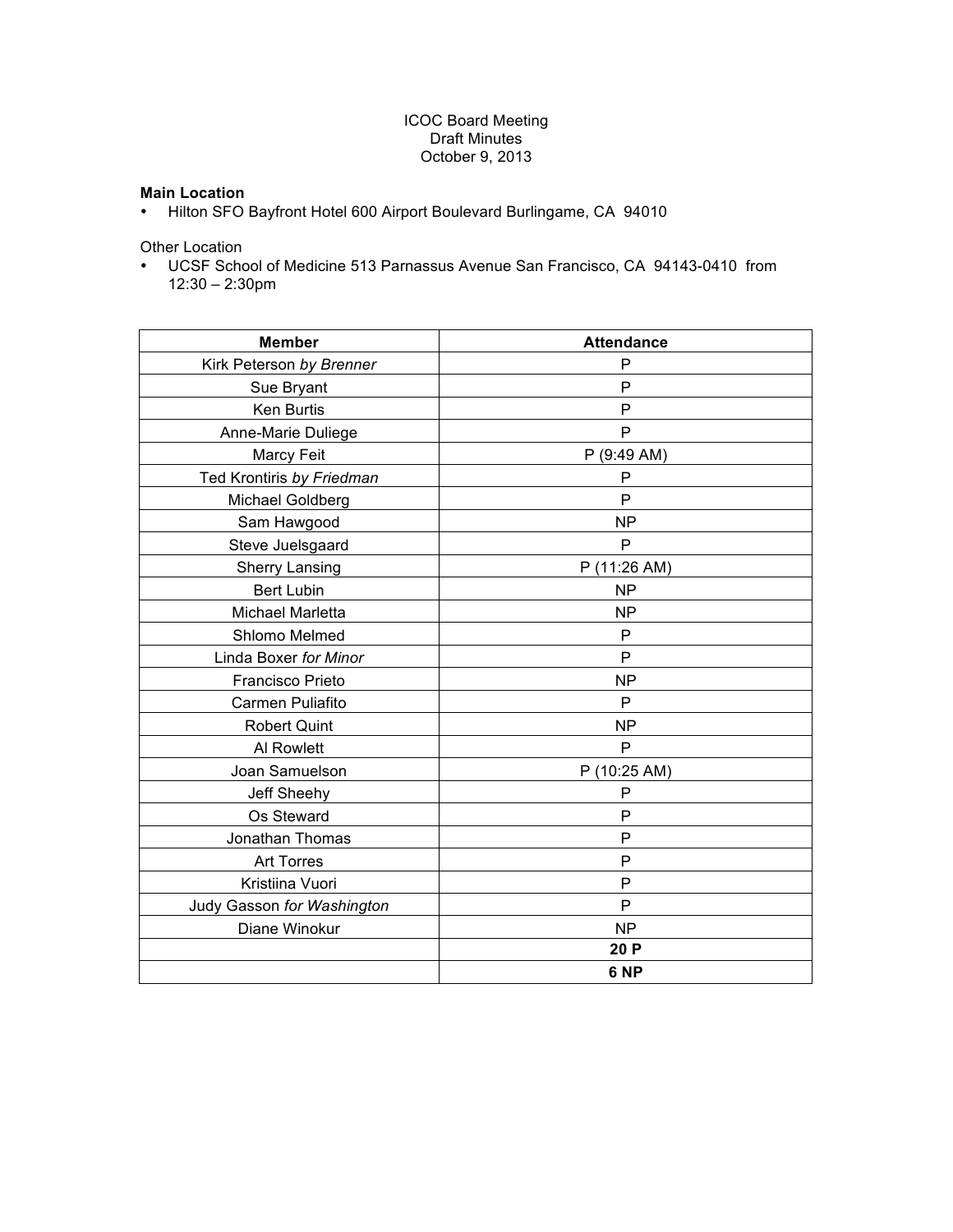# **Agenda Item# 4 Chairman's Report**

Presented by Jonathan Thomas

### **Agenda Item #5 President's Report**

• Presented by Alan Trounson

### **Agenda Item #6**

# **Consideration of appointment of new scientific members and reappointment of existing members to the Grants Working Group**

• Presented by Gil Sambrano

### **Motion #1**

- Motion made by Michael Goldberg to Approve appointment of new scientific members of GWG and re-appointment of existing scientific members of GWG
- Motion seconded by Anne Marie Duliege

### **Vote**

- The ICOC by voice vote approved the motion
- 20 YES; 0 NO; 0 ABSTENTION; 0 CONFLICTS

### **Agenda Item #7**

### **Consideration of appointment of a new ICOC patient advocate member to the Grants Working Group**

### **Motion #2**

- Motion made by Art Torres to Approve Al Rowlett as Patient Advocate member of GWG
- Motion Seconded by Jeff Sheehy

### **Vote**

- The ICOC by voice vote approved the motion
- 19 YES; 0 NO; 1 ABSTENTION; 0 CONFLICTS

#### **Agenda Item #8**

**Request for consent to initiate rulemaking to amend conflict of interest regulations for non-ICOC members of the Grants Working Group** 

• Presented by Paul Stein

# **Motion #3**

- Motion made by Jeff Sheehy to Refer proposed amendments to GWG Conflict of Interest regulation to Governance Subcommittee for further consideration
- Motion seconded by Art Torres

### **Vote**

- The ICOC by voice vote approved the motion
- 19 YES; 0 NO; 1 ABSTENTION; 0 CONFLICTS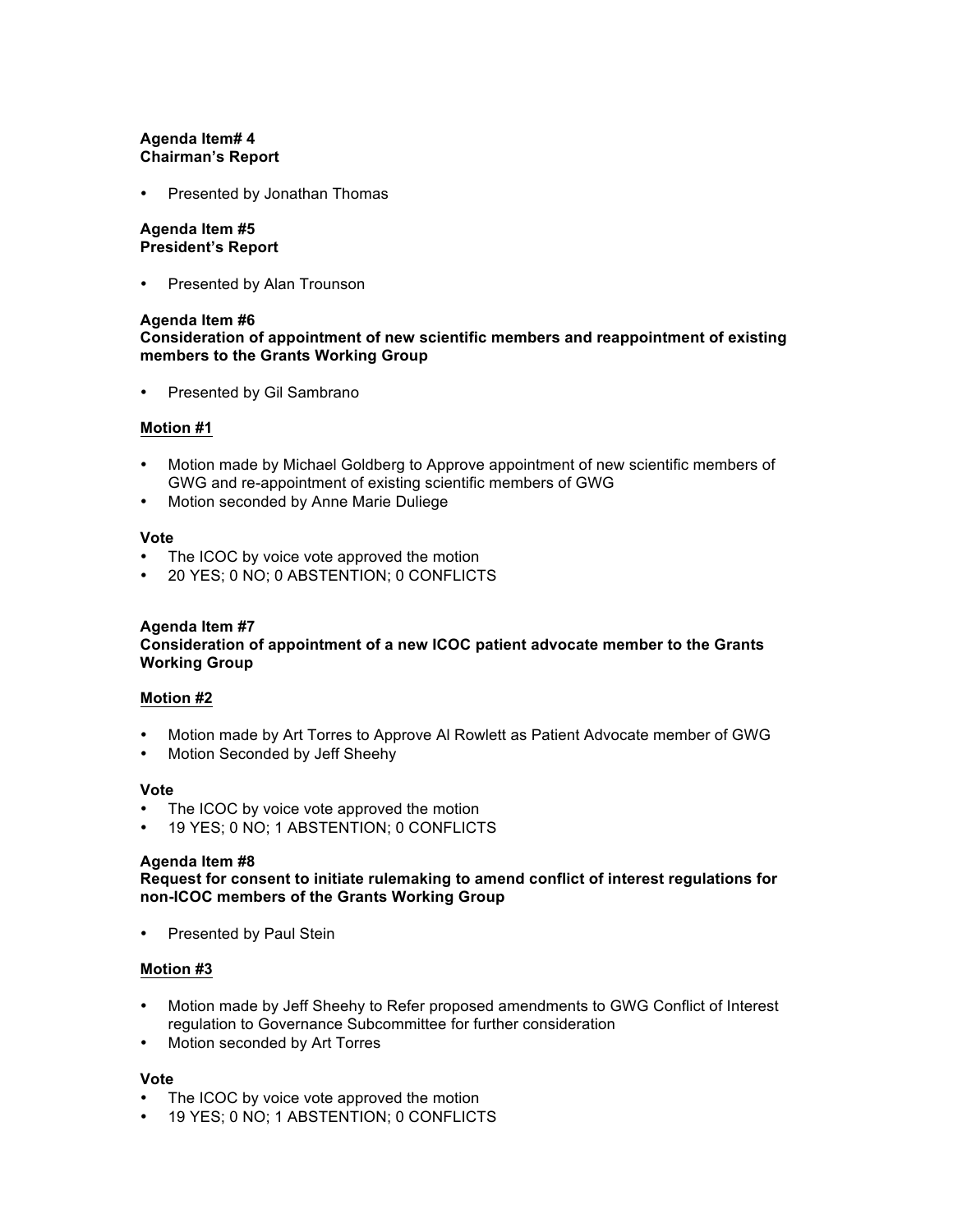# **Agenda Item # 9 Consideration of minutes from the May, July & August ICOC board meetings**

### **Motion #4**

- Motion made by Steve Juelsgaard to Approve minutes for May, July, and August board meetings
- Motions seconded by Kirk Peterson

### **Vote**

- The ICOC by voice vote approved the motion
- 20 YES; 0 NO; 0 ABSTENTION; 0 CONFLICTS

### **Agenda Item #10 Update on CIRM's translational program**

• Presented by Pat Olson

### **Agenda Item #11**

**Consideration of presentation by CIRM staff regarding report from the Scientific Advisory Board** 

• Presented by Ellen Feigal

# **CLOSED SESSION**

# **Agenda Item #12**

**Discussion of Personnel [Evaluation of President] (Government Code section 11126, subdivision (a); Health & Safety Code section 125290.30(f) (3) (D))**

• No Information to report back at this time

### **Agenda Item #13**

**Public comment. The Committee will accept public testimony on any matter under its jurisdiction that is not on the agenda, but the Committee cannot act on any such matter at this meeting.**

• No public comments